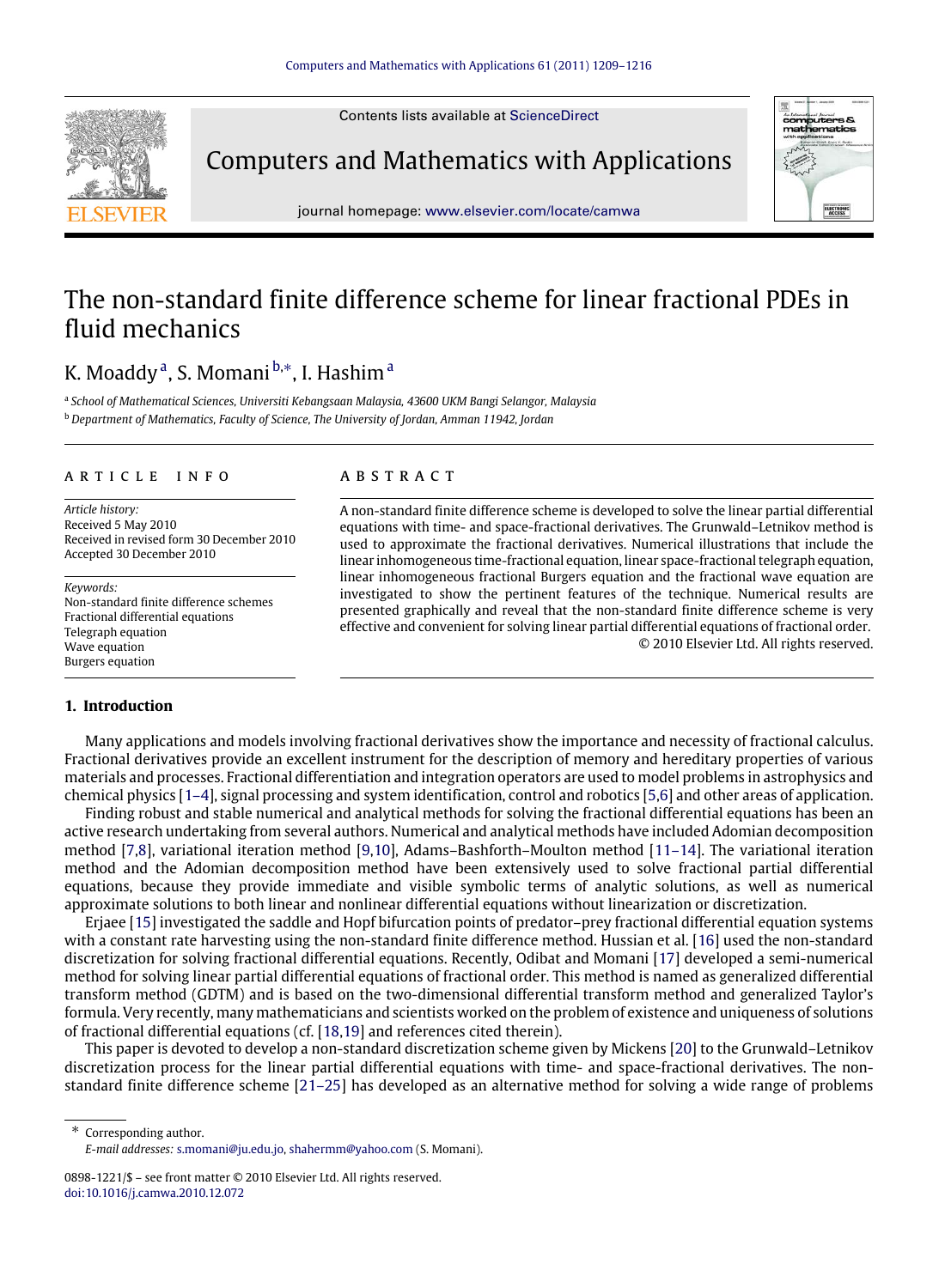whose mathematical models involve algebraic, differential, biological models, and chaotic systems. The definition of Grunwald–Letnikov derivatives has been used in numerical analysis to discretize the fractional differential equations with Riemann–Liouville derivatives. The technique has many advantages over the classical techniques, and provides an efficient numerical solution.

The rest of the paper is organized as follows. In the next section we present mathematical preliminaries of the fractional calculus theory which are required for establishing our results and describe the non-standard finite difference scheme (NSFD) to solve the fractional partial differential equations. In Section [3,](#page-2-0) we present four examples to show the efficiency and simplicity of the scheme and we discuss numerical approximations to the solutions. In the last section we summarize the conclusions.

# **2. Preliminaries and notations**

In this section we give some basic definitions and properties of the fractional calculus theory and non-standard discretization which are used further in this paper.

#### *2.1. Grunwald–Letinkov approximation*

We will begin with the single fractional differential equation (see [\[16\]](#page-7-7))

$$
D^{\alpha}x(t) = f(t, x(t)), \quad T \ge t \ge 0 \text{ and } x(t_0) = 0,
$$
\n(1)

where  $\alpha > 0$  and  $D^{\alpha}$  denotes the fractional derivative, defined by

$$
D^{\alpha}x(t) = J^{n-\alpha}D^{n}x(t),
$$
\n(2)

where  $n-1 < \alpha \leq n$ ,  $n \in N$  and  $J^n$  in the nth-order Riemann–Liouville integral operator defined as

$$
J^{n}x(t) = \frac{1}{\Gamma(n)} \int_0^t (t-\tau)^{n-1} x(\tau) d\tau,
$$
\n(3)

with  $t > 0$ .

To apply Mickens' scheme, we have chosen this Grunwald–Letnikov method approximation for the one-dimensional fractional derivative as follows (see [\[26\]](#page-7-13)):

<span id="page-1-0"></span>
$$
D^{\alpha}x(t) = \lim_{h \to 0} h^{-\alpha} \sum_{j=0}^{N} (-1)^{j} \binom{\alpha}{j} x(t - jh), \tag{4}
$$

where  $N = t/h$  and *t* denotes the integer part of *t* and *h* is the step size. Therefore, Eq. [\(4\)](#page-1-0) is discretized as

$$
\sum_{j=0}^{N} c^{\alpha} x(t_{n-j}) = f(t_n, x(t_n)), \quad n = 1, 2, 3, \dots,
$$
\n(5)

where  $t_n = nh$  and  $c_j^{\alpha}$  are the Grunwald–Letnikov coefficients defined as

$$
c^{\alpha}{}_{j} = \left(1 - \frac{1+\alpha}{j}\right)c^{\alpha}_{j-1}, \text{ and } c^{\alpha}_{0} = h^{-\alpha}, j = 1, 2, 3, ....
$$
 (6)

#### *2.2. Non-standard discretization*

In general, the non-standard finite difference rules, introduced by Mickens [\[27\]](#page-7-14), do not lead to a unique discrete model for either ODEs or PDEs. Therefore, we give the basic rules of non-standard for ODEs which lead us to obtain the non-standard solution for such PDEs.

We consider the ODE of the form

$$
\frac{\mathrm{d}y}{\mathrm{d}t} = f(y),\tag{7}
$$

the discrete derivative is

$$
\frac{\mathrm{d}y}{\mathrm{d}t} = \frac{y_{k+1} - y_k}{\phi(h, \lambda)},\tag{8}
$$

where  $\phi$  is a function of the step size  $h = \Delta t$ .  $\phi$  has the following properties:

<span id="page-1-1"></span>
$$
\phi(h) = h + O(h^2),\tag{9}
$$

where  $h \rightarrow 0$ .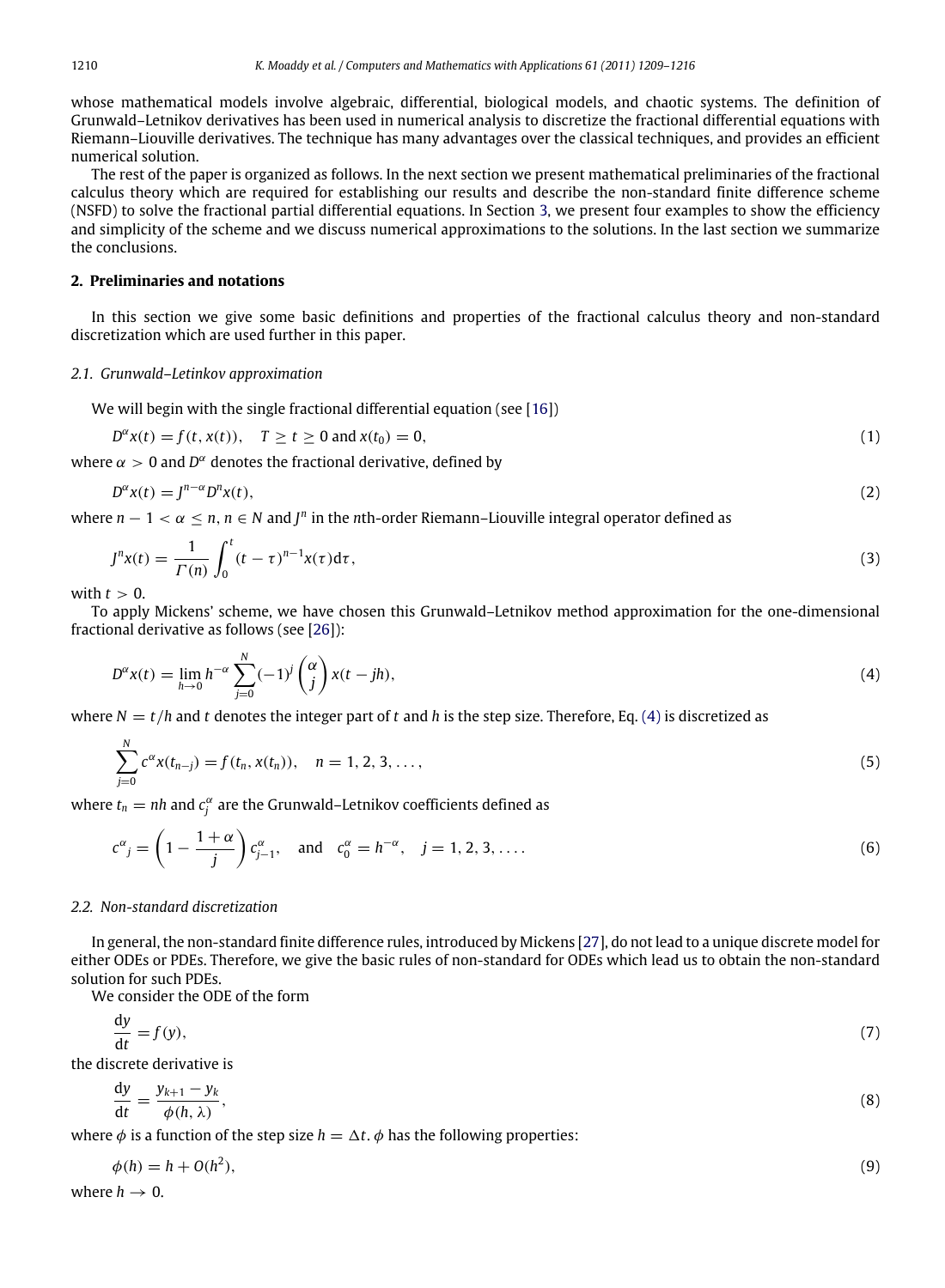The nonlinear terms can be in general being replaced by nonlocal discrete representations. For example,

$$
y^2 \approx y_k y_{k+1},
$$
  

$$
y^3 \approx \left(\frac{y_{k+1} + y_{k-1}}{2}\right) y_k^2,
$$

where  $h = T/N$ ,  $t_n = nh$ ,  $n = 0, 1, ..., N \in Z^+$ .

This way of constructing discrete derivatives can be easily extended to partial derivatives

$$
\frac{\partial f(y,t)}{\partial y} = \frac{f_{m+1}^k - f_{m-1}^k}{\phi(\Delta y)},\tag{10}
$$

$$
\frac{\partial^2 f(y,t)}{\partial t^2} = \frac{f_m^{k+1} - 2f_m^k + f_m^{k-1}}{\phi(\Delta x)},
$$
\n(11)

where

$$
\phi(\Delta y) = \Delta y + O(\Delta y^2),\tag{12}
$$

$$
\phi(\Delta t) = \Delta t^2 + O(\Delta t^4). \tag{13}
$$

Several examples discussing the discretization of the non-standard finite difference method for PDEs are given in [\[20\]](#page-7-11).

## <span id="page-2-0"></span>**3. Applications**

In this section we apply the NSFD to obtain the numerical solution for the linear partial differential equations with timeand space-fractional derivatives.

#### *3.1. Example 1*

Consider the following linear inhomogeneous time-fractional equation:

<span id="page-2-1"></span>
$$
\frac{\partial^{\alpha} u}{\partial t^{\alpha}} + x \frac{\partial u}{\partial x} + \frac{\partial^2 u}{\partial x^2} = f(x, t),
$$
\n(14)

where  $f(x, t) = 2t^{\alpha} + 2x^2 + 2, t > 0, 0 < \alpha \le 1$ ,

subject to the initial condition

 $u(x, 0) = x^2$ ,  $(15)$ 

and the boundary conditions

$$
u(0, t) = 2t^{2\alpha} \frac{\Gamma(\alpha + 1)}{\Gamma(2\alpha + 1)}, \qquad u(1, t) = 1 + 2 \frac{\Gamma(\alpha + 1)}{\Gamma(2\alpha + 1)}.
$$
\n(16)

The exact solution of Eq. [\(14\)](#page-2-1) introduced by Odibat and Momani [\[17\]](#page-7-8) is as follows:

$$
u(x,t) = x^2 + 2\frac{\Gamma(\alpha+1)}{\Gamma(2\alpha+1)}t^{2\alpha}.
$$
\n(17)

By applying Mickens scheme and using the Grunwald–Letnikov discretization method, the derivatives can be approximated as follows

<span id="page-2-2"></span>
$$
\frac{\partial^{\alpha} u}{\partial t^{\alpha}} = \sum_{n=0}^{k+1} c_n u_m^{k+1-n},\tag{18}
$$

<span id="page-2-3"></span>
$$
\frac{\partial u}{\partial x} = \frac{u_{m+1}^k - u_{m-1}^k}{\phi_1(\Delta x)},\tag{19}
$$

$$
\frac{\partial^2 u}{\partial x^2} = \frac{u_{m+1}^k - 2u_m^k + u_{m-1}^k}{\phi_2(\Delta x)},
$$
\n(20)

where  $\Delta x = \Delta t = h$ .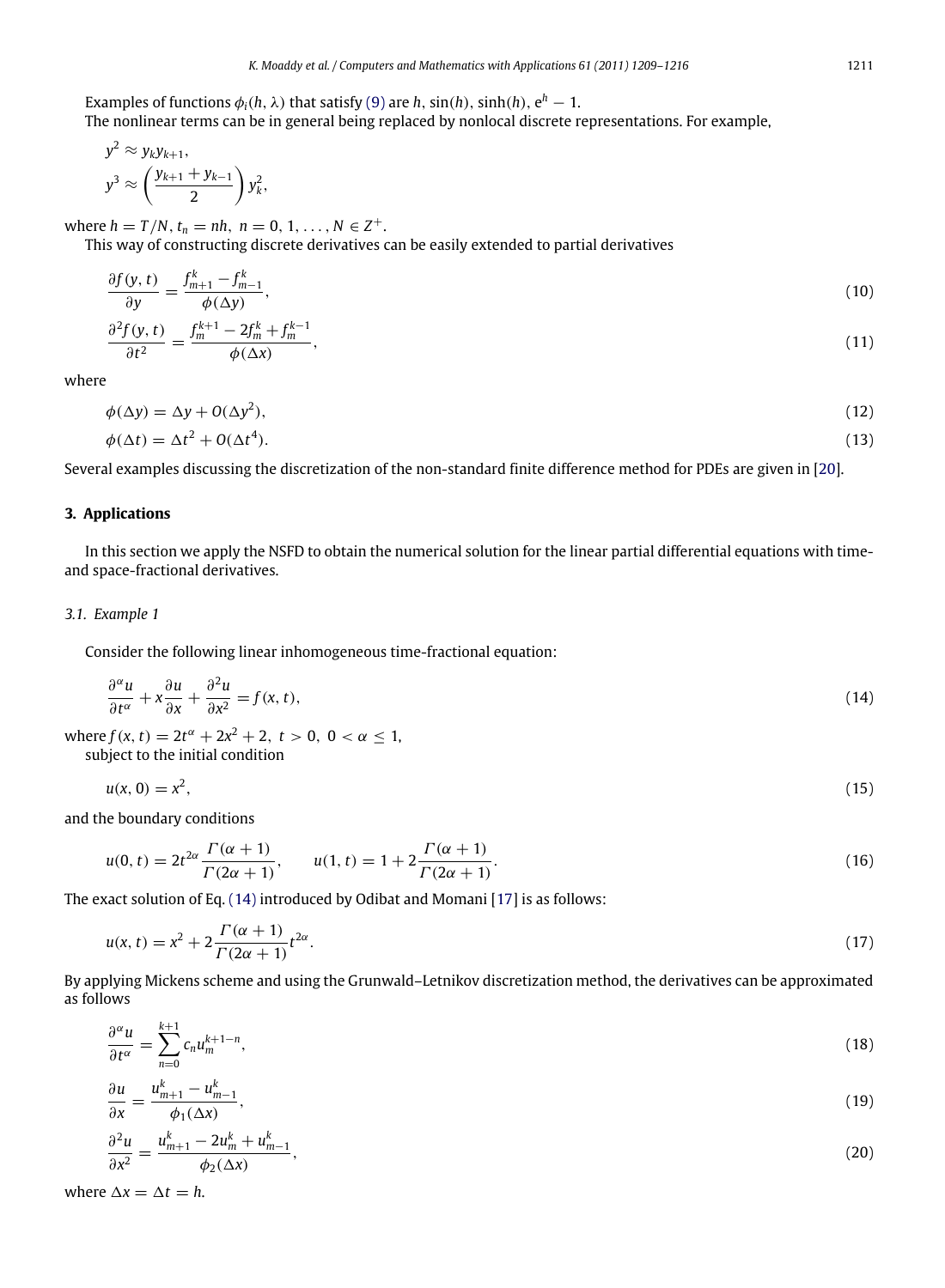We chose the dominator functions as the following form

$$
\phi_1(\Delta t) = 2(e^h - 1),\tag{21}
$$

$$
\phi_2(\Delta x) = 4\sin^2(h/2),\tag{22}
$$

where the denominator functions  $\phi_1(h)$  and  $\phi_2(h)$  satisfy the following conditions

$$
\phi_1(h) = h + O(h^2),\tag{23}
$$

$$
\phi_2(h) = h^2 + O(h^4),\tag{24}
$$

and  $c_0 = \frac{1}{2} \phi_1(h)^{-\alpha}$ .

Substituting Eqs. [\(18\)–\(20\)](#page-2-2) into Eq. [\(14\)](#page-2-1) yields

<span id="page-3-0"></span>
$$
\sum_{n=0}^{k+1} c_n u_m^{k+1-n} + x_m \frac{u_{m+1}^k - u_{m-1}^k}{\phi_1(h)} + \frac{u_{m+1}^k - 2u_m^k + u_{m-1}^k}{\phi_2(h)} = f_m^k,
$$
\n(25)

after doing some algebraic manipulation [\(25\)](#page-3-0) gives

$$
u_m^{k+1} = \frac{\gamma + \beta_1 u_m^k - u_{m+1}^k(\phi_1 + x_m \phi_2) - u_{m-1}^k(\phi_1 - x_m \phi_2)}{c_0 \phi_1 \phi_2},
$$
\n(26)

where  $\gamma = \phi_1 \phi_2 \left( f_m^k - \sum_{n=2}^{k+1} c_n u_m^{k+1-n} \right)$  and  $\beta_1 = 2\phi_1 - c_1 \phi_1 \phi_2$ where  $x \to x_m = (\Delta x)m$ ,  $t \to t_k = (\Delta t)k$ .

#### *3.2. Example 2*

Consider the following space-fractional telegraph equation:

$$
\frac{\partial^{\alpha} u}{\partial x^{\alpha}} = \frac{\partial^2 u}{\partial t^2} + \frac{\partial u}{\partial t} + u, \quad t \ge 0, \ 0 < \alpha \le 2,\tag{27}
$$

subject to the initial and boundary conditions

<span id="page-3-1"></span>
$$
u(x, 0) = e^x, \quad 0 < x < 1,\tag{28}
$$

$$
u(0, t) = e^{-t}, \qquad \frac{\partial^2 u(0, t)}{\partial x} = e^{-t}, \quad t \ge 0.
$$
 (29)

When  $\alpha = 1$ , the exact solution for Eq. [\(27\)](#page-3-1) introduced by Momani [\[8\]](#page-7-2) using the Adomian decomposition method is as follows:

$$
u(x,t) = e^{x-t}.\tag{30}
$$

We define the derivatives as follows:

<span id="page-3-2"></span>
$$
\frac{\partial^{\alpha} u}{\partial x^{\alpha}} = \sum_{n=0}^{m} c_n u_{m-n}^{k},\tag{31}
$$

$$
\frac{\partial u}{\partial t} = \frac{u_m^{k+1} - u_m^{k-1}}{(t+1)^k},\tag{32}
$$

$$
\frac{\partial t}{\partial^2 u} = u_m^{k+1} - 2u_m^k + u_m^{k-1}
$$
\n
$$
(22)
$$

$$
\frac{\partial^2 u}{\partial t^2} = \frac{a_m - 2a_m + a_m}{\phi_2(\Delta t)},
$$
\n(33)

where  $\Delta x = \Delta t = h$ . Substituting Eqs. [\(31\)–\(33\)](#page-3-2) into Eq. [\(27\)](#page-3-1) gives

<span id="page-3-3"></span>
$$
\sum_{n=0}^{m} c_n u_{m-n}^k = \frac{u_m^{k+1} - 2u_m^k + u_m^{k-1}}{\phi_2(h)} + \frac{u_m^{k+1} - u_m^{k-1}}{\phi_1(h)} + u,\tag{34}
$$

for the *u* term in Eq. [\(34\)](#page-3-3) we replace it by the following discrete linear

$$
u = 2u - u \to 2\bar{u}_m^k - u_m^{k+1},\tag{35}
$$

where

$$
\bar{u}_m^k = \frac{u_{m+1}^k + u_{m-1}^k}{2}.\tag{36}
$$

Therefore, solving Eq.  $(34)$  for  $u_m^{k+1}$  yields

$$
u_m^{k+1} = (-\beta_2 - (2\phi_1 + c_0\phi_1\phi_2)u_m^k + \phi_1\phi_2(u_{m+1}^k + u_{m-1}^k) - (\phi_2 - \phi_1)u_m^{k-1})/\phi_1\phi_2 - (\phi_1 + \phi_2),
$$
  
where  $\beta_2 = \phi_1\phi_2 \sum_{n=1}^m c_n u_{m-n}^k$ . (37)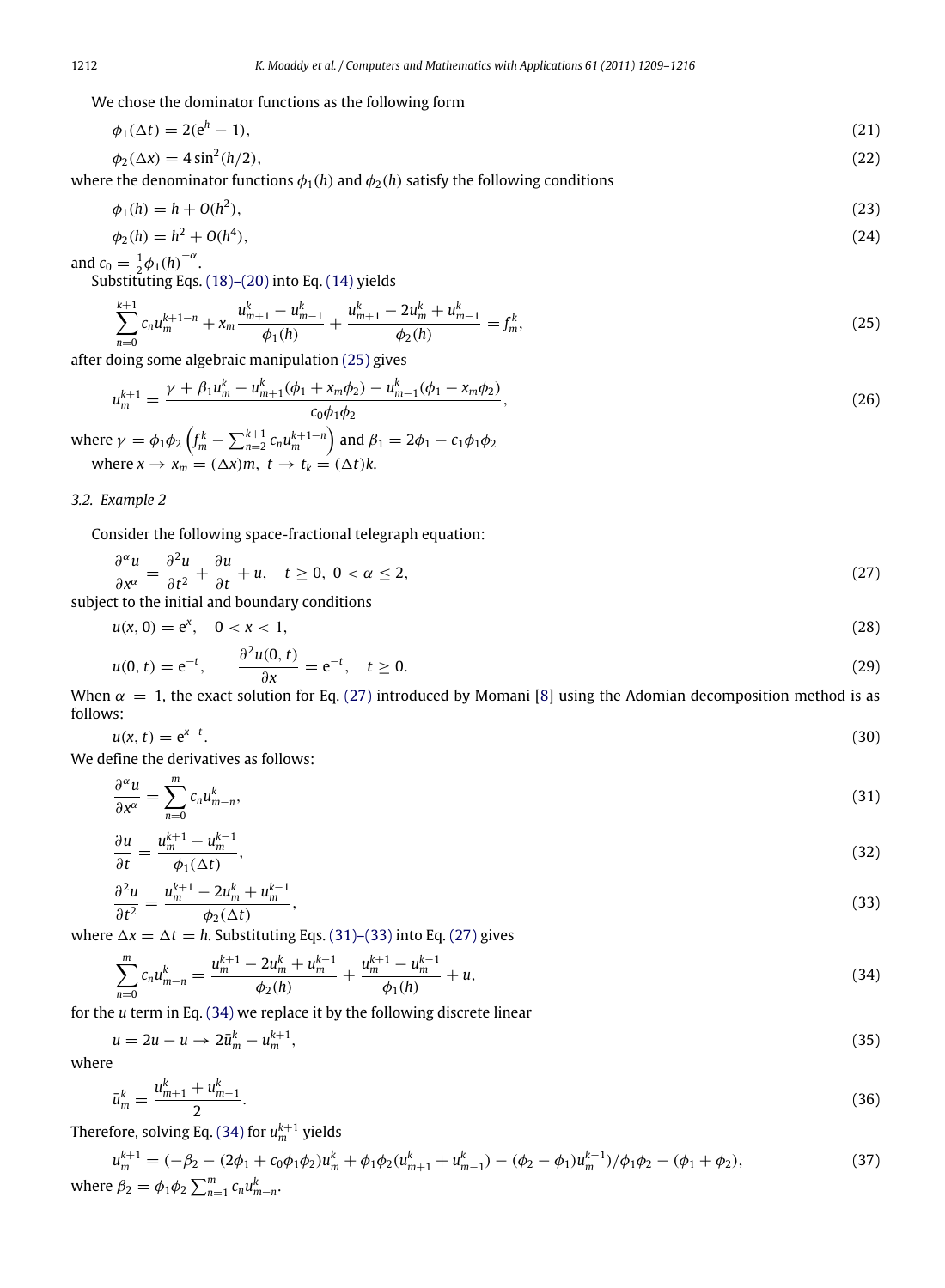#### *3.3. Example 3*

Consider the following one-dimensional linear inhomogeneous fractional wave equation

<span id="page-4-0"></span>
$$
\frac{\partial^{\alpha} u}{\partial t^{\alpha}} + \frac{\partial u}{\partial x} = g(x, t), \quad t > 0, \ 0 < \alpha \le 1,
$$
\n(38)

where

$$
g(x,t) = \frac{t^{1-\alpha}}{\Gamma(2-\alpha)}\sin x + t\cos x, \quad x \in \mathbb{R},\tag{39}
$$

subject to the initial and boundary conditions

$$
u(x,0)=0,\t\t(40)
$$

$$
u(0, t) = 0, \qquad u(1, t) = 0.84147t. \tag{41}
$$

The exact solution introduced by Odibat and Momani [\[10\]](#page-7-4) is as follows:

$$
u(x,t) = t \sin x. \tag{42}
$$

Substituting [\(18\)](#page-2-2) and [\(19\)](#page-2-3) into Eq. [\(38\)](#page-4-0) yields

<span id="page-4-3"></span><span id="page-4-1"></span>
$$
\sum_{n=0}^{k} c_n u_m^{k-n} + \frac{u_{m+1}^k - u_{m-1}^k}{\phi_3(\Delta x)} = g_m^k,
$$
\n(43)

where  $\Delta x = \Delta t = h$ .

The denominator function  $\phi_3(h)$  satisfies the following condition:

$$
\phi_3(h) = h + O(h^2),\tag{44}
$$

and in this case we chose  $\phi_3(h) = 2 \sin(h)$ . Solving Eq. [\(43\)](#page-4-1) for  $u_{m+1}^k$  gives

$$
u_{m+1}^k = 2\left(g_m^k - c_0 u_m^k + \sum_{n=1}^k c_n u_m^{k-n}\right)\phi_3(h) + u_{m-1}^k,
$$
\n(45)

where  $c_0 = \frac{1}{2} \phi_3(h)^{-\alpha}$ .

#### *3.4. Example 4*

In this example we consider the one-dimensional linear inhomogeneous fractional Burgers equation given by

$$
\frac{\partial^{\alpha} u}{\partial t^{\alpha}} + \frac{\partial u}{\partial x} - \frac{\partial^2 u}{\partial x^2} = q(x, t), \quad t > 0, \ 0 < \alpha \le 1,
$$
\n(46)

where

<span id="page-4-2"></span>
$$
q(x,t) = \frac{2t^{2-\alpha}}{\Gamma(3-\alpha)} + 2x - 2, \quad x \in \mathfrak{R},\tag{47}
$$

subject to the initial and boundary conditions

$$
u(x, 0) = x^2,\tag{48}
$$

$$
u(0, t) = t2, \qquad u(1, t) = 1 + t2.
$$
 (49)

The exact solution introduced by Odibat and Momani [\[10\]](#page-7-4):

$$
u(x, t) = x^2 + t^2. \tag{50}
$$

Substituting Eqs. [\(18\)–\(20\)](#page-2-2) into Eq. [\(46\)](#page-4-2) yields

<span id="page-4-4"></span>
$$
\sum_{n=0}^{k} c_n u_m^{k-n} + \frac{u_{m+1}^k - u_{m-1}^k}{\phi_3(\Delta x)} + \frac{u_{i+1}^j - 2u_m^k + u_{m-1}^k}{\phi_2(\Delta x)} = q_m^k,
$$
\n(51)

where  $\Delta x = \Delta t = h$ ,  $c_0 = \frac{1}{2} \phi_3(h)^{-\alpha}$  and the denominator function is  $\phi_3(h) = 2 \sin h$ , and satisfies [\(44\).](#page-4-3) Solving Eq. [\(51\)](#page-4-4) for  $u_{m+1}^k$  gives

$$
u_{m+1}^{k} = \frac{\beta_3 + 2u_m^k(\phi_3 + \phi_2\phi_3 c_0) - u_{m-1}^k(\phi_2 + \phi_3)}{\phi_3 - \phi_2},
$$
  
where  $\beta_3 = \phi_2\phi_3 \left( \sum_{n=1}^k c_n u_m^{k-n} - q_m^k \right).$  (52)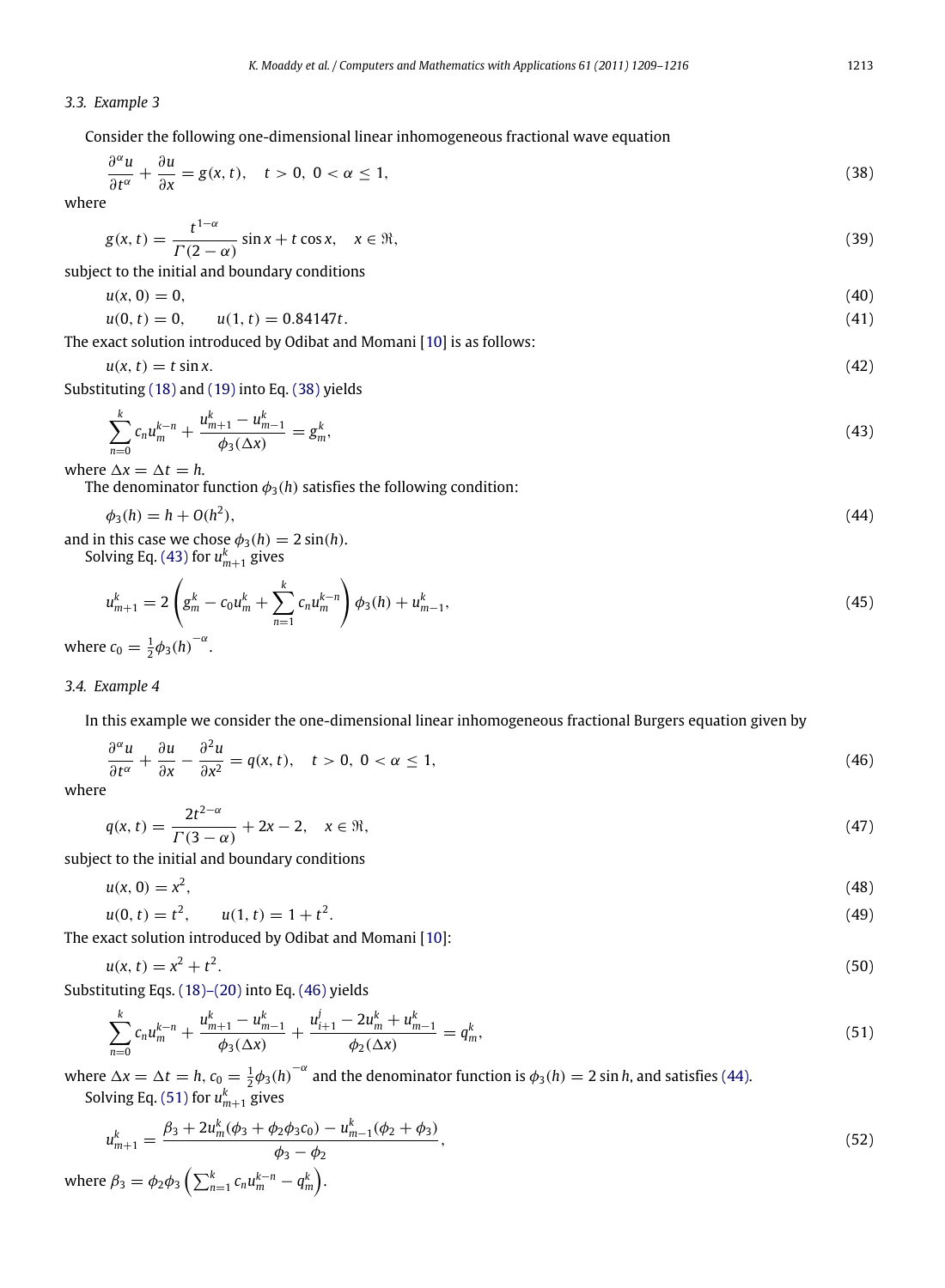<span id="page-5-0"></span>

<span id="page-5-1"></span>**Fig. 1.** Different solutions of the linear inhomogeneous time-fractional equation in Example 1 using the non-standard finite difference scheme where  $x = 1/50$  with time step  $h = 1/50$ .



**Fig. 2.** Comparison of the results of the non-standard finite difference scheme and the exact solution considering  $x = 1/50$  for Example 1.

#### **4. Results and discussion**

Four fractional partial differential equations with boundary conditions were numerically solved using the non-standard finite difference method based on Grunwald–Letnikov method as coded in the computer algebra package Maple. In Maple, the number of variable digits controlling the number of significant digits is set to 18 in all the calculations done in this paper. In this present work, we fix the benchmark time step size  $h = 0.02$ .

Note that this non-standard finite difference scheme has the following features:

- (i) The discrete model is explicit.
- (ii) The denominator functions  $\phi_1, \phi_2$  and  $\psi$  for the discrete first- and second-derivatives have a non-standard form.
- (iii) A central difference scheme replaces the first and second order space derivative.
- (iv) For the linear terms involving the dependent variable may require ''nonlocal'' discretizations.

[Fig. 1](#page-5-0) shows the different solutions of the linear inhomogeneous time-fractional equation in Example 1 using the nonstandard finite difference scheme with different fractional derivatives  $\alpha = 0.4, 0.6, 0.8$  and 1. [Fig. 2](#page-5-1) shows the numerical solutions and the exact solutions for different values of  $\alpha$  when  $x = 1/50$ . From the numerical results in [Figs. 1](#page-5-0) and [2,](#page-5-1) it is to conclude that the numerical solutions obtained using the non-standard finite difference scheme are in good agreement with the exact solutions and the approximate solutions obtained using the generalized differential transform method [\[17\]](#page-7-8) for all values of  $\alpha$  and *t*.

[Figs. 3–5](#page-6-2) show the approximate solutions for Examples 2, 3 and 4 obtained for different values of  $\alpha$  using the non-standard finite difference scheme, respectively. From the graphical results in these figures, it is clear that the approximate solutions are in good agreement with the exact solutions and the solution continuously depends on the time-fractional derivative.

#### **5. Conclusions**

Numerical solutions of the linear partial differential equations of fractional order are derived using the non-standard finite difference scheme. The results of this method are in good agreement with those obtained by using the already existing ones. It may be concluded that the non-standard method is a very powerful and efficient technique for solving the model. The basic idea described in this paper is expected to be further employed to solve other similar linear and nonlinear problems in fractional calculus.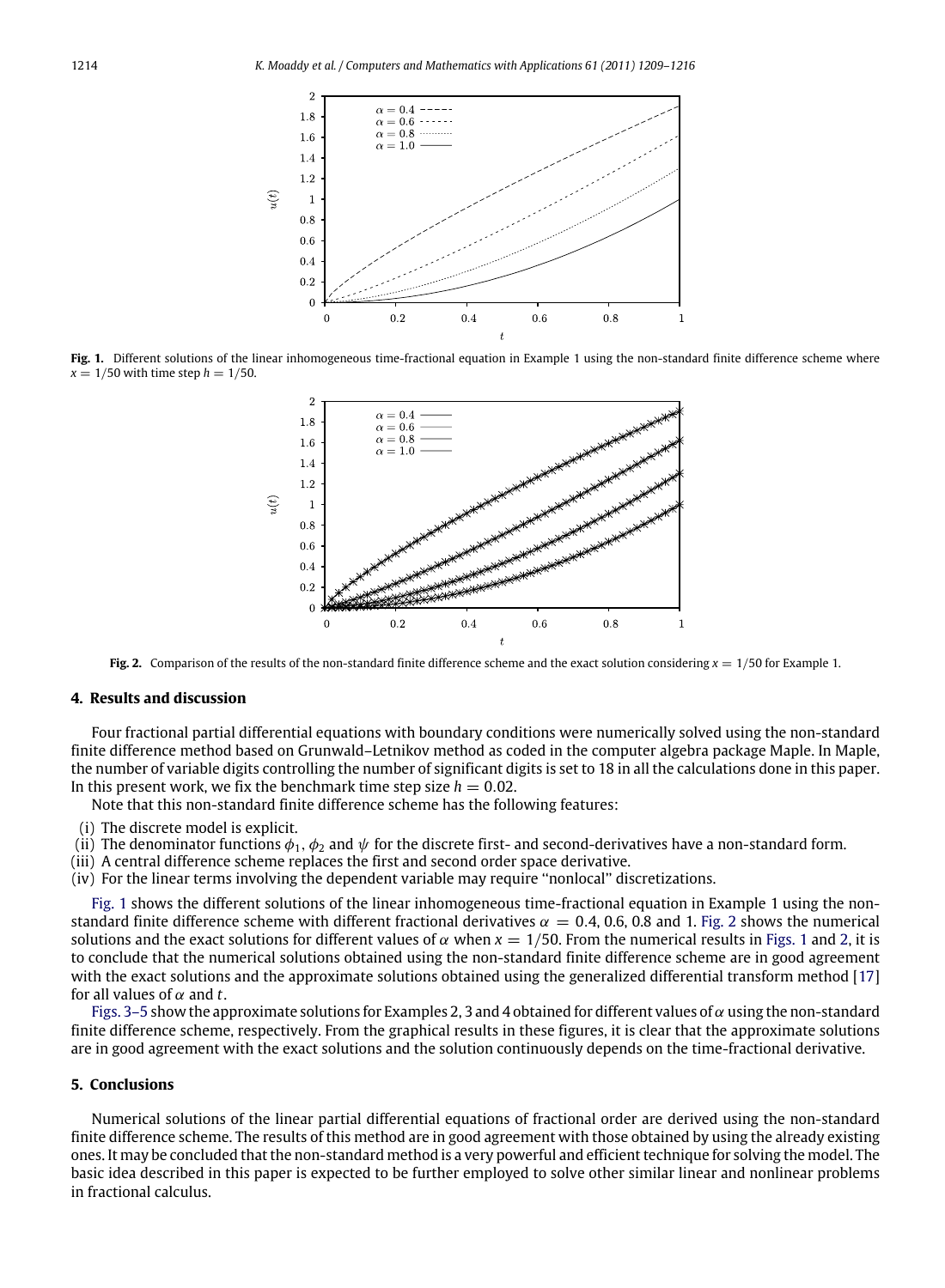<span id="page-6-2"></span>

**Fig. 3.** Comparison of the results of the non-standard finite difference scheme and the exact solution in Example 2 considering  $x = 1/50$  and  $\alpha = 1$ .



**Fig. 4.** Comparison of the results of the non-standard finite difference scheme and the exact solution in Example 3 considering  $\alpha = 0.9$  and  $t = 1/2$ .



**Fig. 5.** Comparison of the results of the non-standard finite difference scheme and the exact solution in Example 4 considering  $\alpha = 0.7$  and  $x = 1/50$ .

#### **Acknowledgements**

The authors gratefully acknowledge the financial support received from the ZAMALAH scheme of Universiti Kebangsaan Malaysia and the Research Grant UKM-ST-07- FRGS-0028-2009.

#### **References**

- <span id="page-6-0"></span>[1] K.B. Oldham, J. Spanier, The Fractional Calculus, Academic Press, New York, 1974.
- [2] K.S. Miller, B. Ross, An Introduction to the Fractional Calculus and Fractional Differential Equations, John Wiley and Sons, New York, 1993.
- [3] I. Podlubny, Fractional Differential Equations, Academic Press, New York, 1999.
- [4] C.P. Li, W.H. Deng, Remarks on fractional derivatives, Appl. Math. Comput. 187 (2007) 777–784.
- <span id="page-6-1"></span>[5] G.M. Zaslavsky, Chaos, fractional kinetics, and anomalous transport, Phys. Rep. 371 (2002) 461–580.